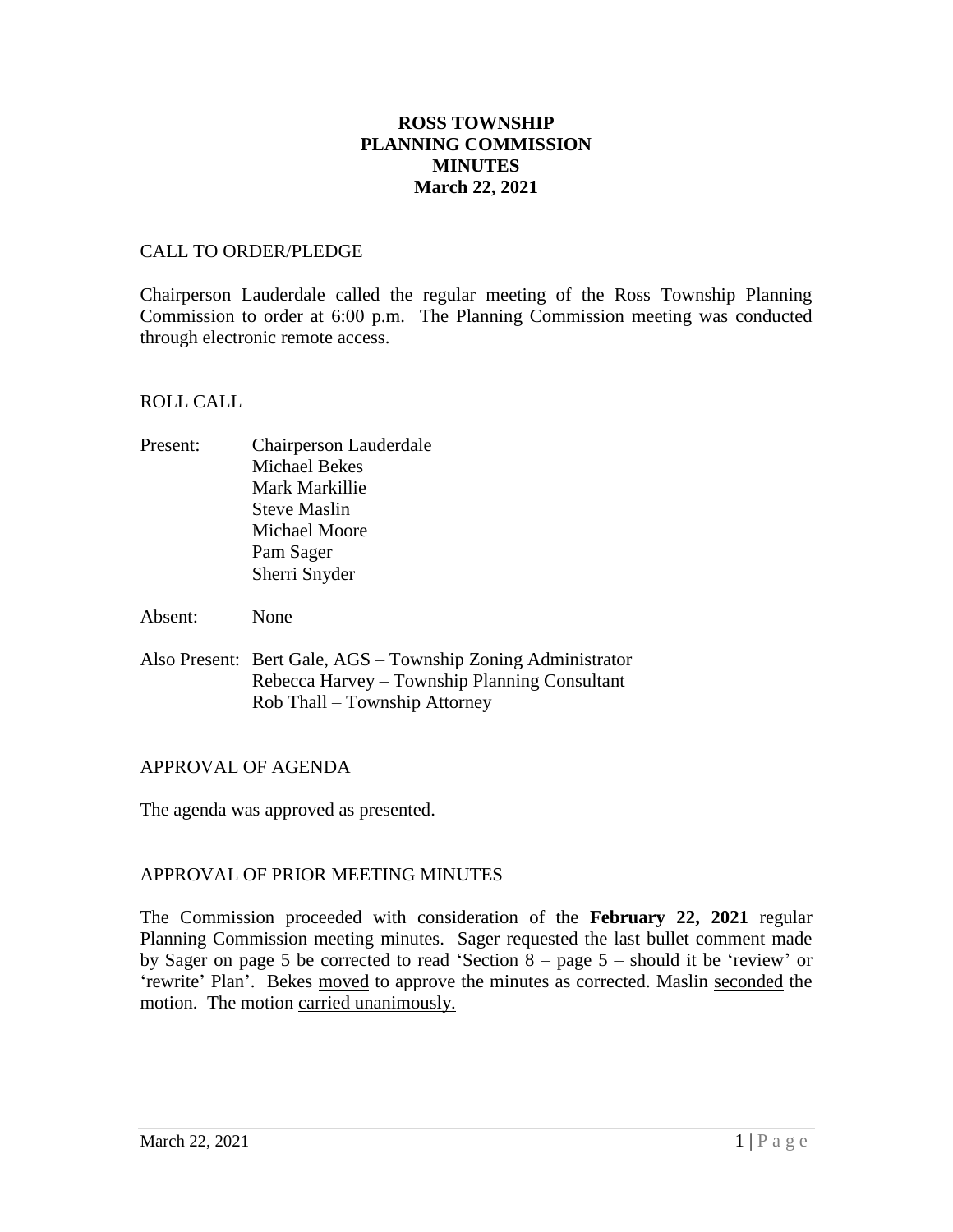### NEW BUSINESS

1. 2021-2022 Planning Commission Meeting Schedule

Bekes moved to adopt by resolution the proposed 2021-2022 Planning Commission Meeting Schedule. Sager seconded the motion. The motion carried unanimously.

Attorney Thall indicated he would forward the adopted Resolution to the Township for the appropriate signature.

2. Election of Officers

Bekes moved the nomination and election of Lauderdale as Planning Commission Chairperson for the 2021-2022 fiscal year. Snyder seconded the motion. The motion carried unanimously.

Chairperson Lauderdale thanked the Commission for the opportunity to continue to serve the Commission as its Chair.

Snyder moved the nomination of Markillie as Vice Chair for the 2021-2022 fiscal year. Markillie respectfully declined due to employment-related work load and scheduling.

Markillie then moved the nomination of Snyder as Vice Chair for the 2021-2022 fiscal year. Bekes seconded the motion. Sager moved the nomination of Moore as Vice Chair for the 2021-2022 fiscal year. Maslin seconded the motion. Snyder was elected as Vice Chair for the 2021-2022 fiscal year on a vote of 4 to 3, with Maslin, Moore and Sager casting votes for Moore.

Sager moved the nomination and election of Moore as Secretary for the 2021- 2022 fiscal year. Snyder seconded the motion. The motion carried unanimously.

It was noted that the Planning Commission Bylaws authorize the use of a recording secretary.

#### 3. 2020-2021 Planning Commission Annual Report

Chairperson Lauderdale provided an overview of the draft Annual Report initially provided to members in March. Moore thanked the Chair for a well-done and thorough report.

In discussion of the 2021-2022 Work Plan set forth in the Report, support was expressed for Work Plan Item #3 – Conduct a technical review of the Zoning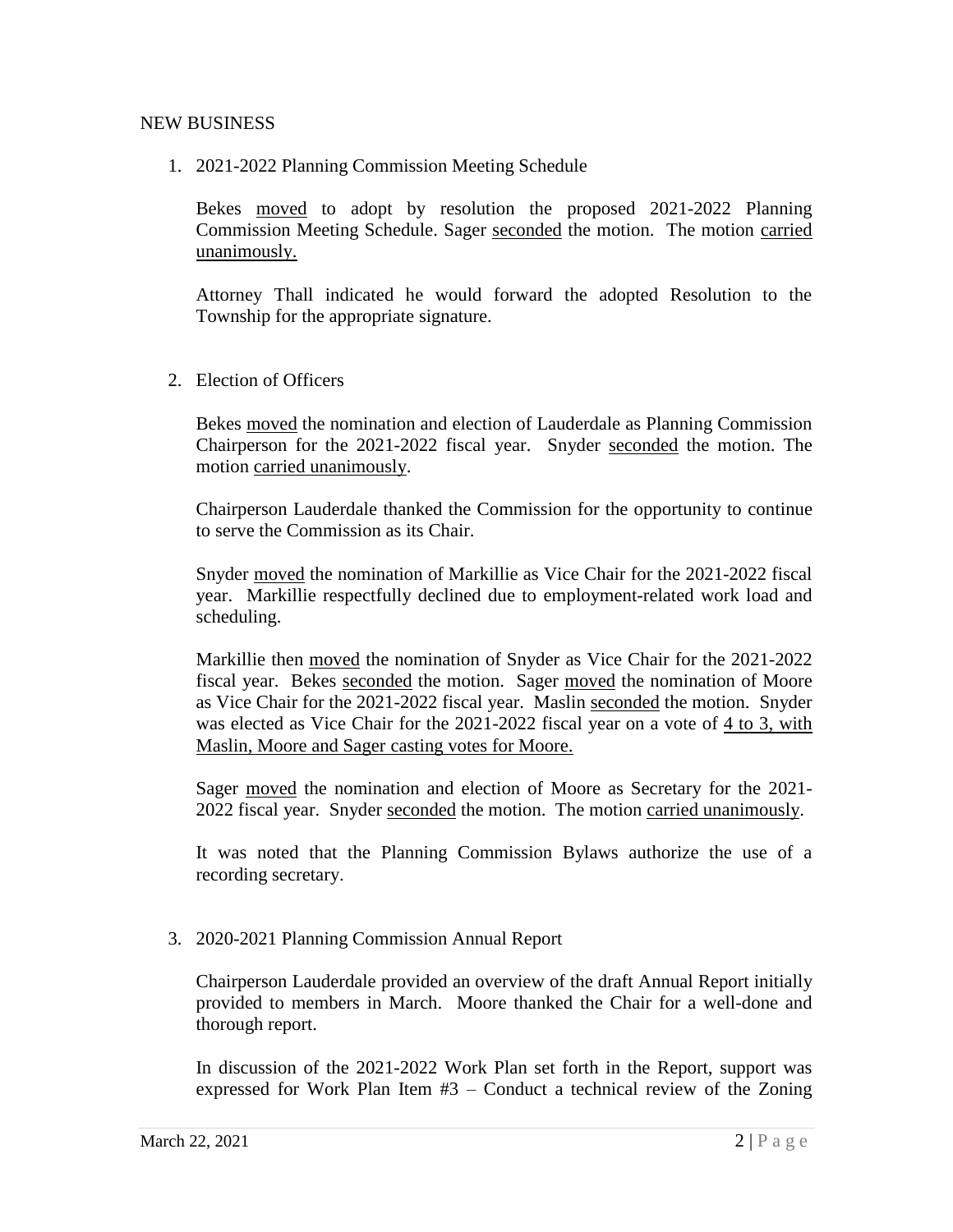Ordinance; Proceed with Zoning Ordinance amendment work plan (generated by the technical review), noting it represents a pro-active approach to planning in the Township.

In response to questions raised regarding Work Plan Item – 'address the 'fence' definition as related to sight lines', Bekes explained that Township Board discussion of the 'fence' issue resulted in a request that the Planning Commission consider an approach to regulating fencing that considers: the differences between waterfront and non-waterfront lots; vegetative fences; and sight lines (viewsheds).

There was general agreement on the Work Plan as drafted, with Planning Commission members noting that the Work Plan was complete and there were no suggested edits/additions.

Chairperson Lauderdale agreed to finalize the Annual Report/Work Plan per the discussion for Planning Commission action in April.

4. Site Plan Review – The Bluffs at Gull Lake

The next matter to come before the Planning Commission was consideration of the request by Matthew Callander for site plan review of a proposed multi-family development. The subject 23.7-acre site is located on the north side of M-89, opposite the Ross Township Hall, and is within the R-3 District.

Harvey referenced the staff report prepared in review of the proposed site plan. She noted that, due to the nature and scope of the proposed development, the project proposal was reviewed both by the Township Zoning Administrator (for site plan content) and the Township Planning Consultant (for project design), with both reviews being incorporated into the staff report.

Harvey then provided a summary review of the proposed site plan, highlighting the following:

- The proposed multi-family land use is a 'permitted use' within the R-3 District; site plan review of the project is required.
- The subject property is largely adjacent to R-3 and C-1 zoning.
- From a zoning perspective, key elements of the project design include:

: project access is limited to M-89

: Phase 1 of the project (48 d.u.) represents a density of development of 2 d.u./acre, similar to that of the nearby R-1 zoning; the R-3 District allows a density of 8 d.u./acre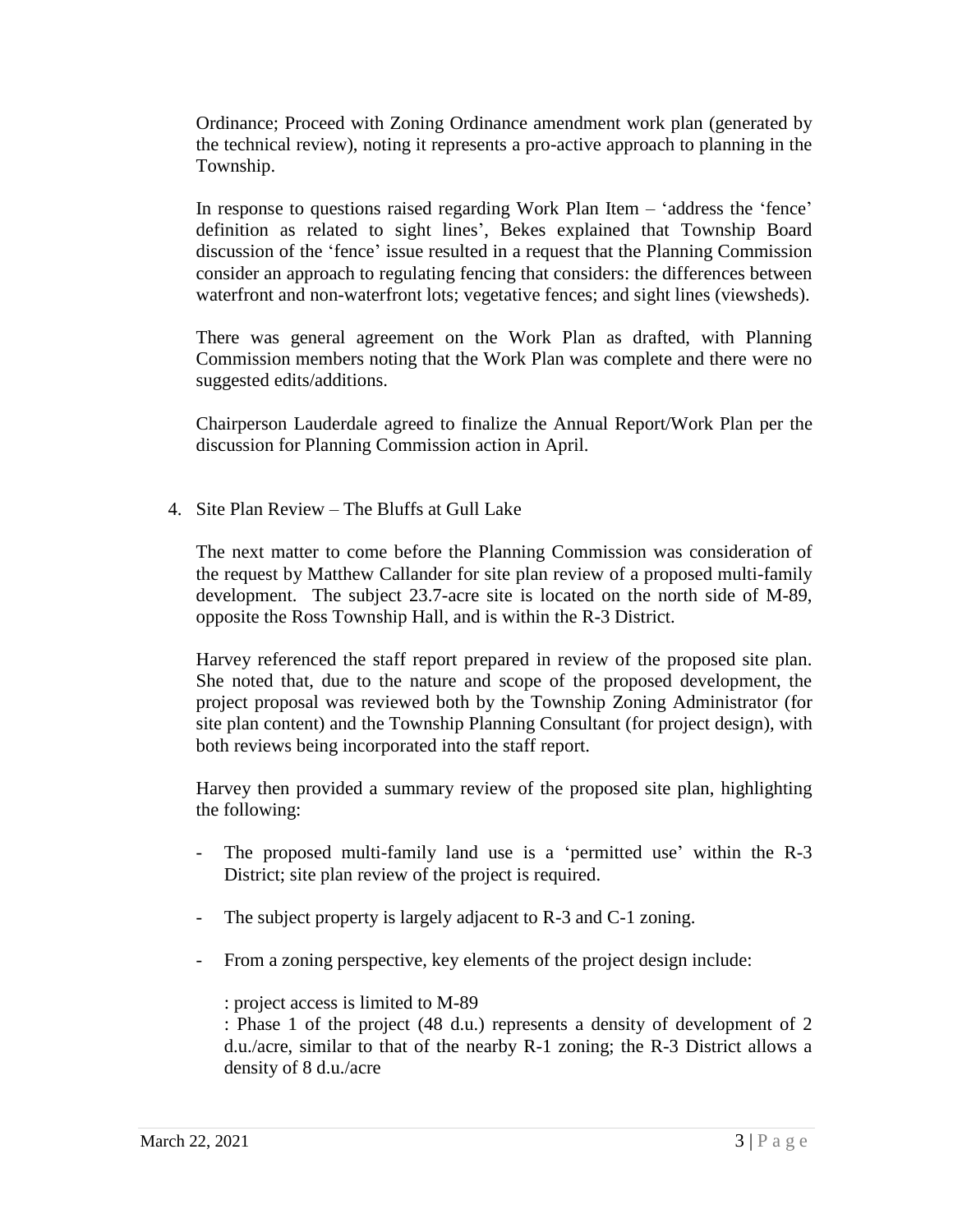: the site plan reflects 93% open space, much of which serves to preserve the site's sensitive natural features

: pedestrian access to the commercial bay area is proposed in the southeast portion of the development where the property abuts C-1 zoning . . such pedestrian access is consistent with the area's walkability objectives set forth in the C-1 District/Master Plan

: the features of the site (changes in grade; existing vegetation), the existing Consumers Energy easement along M-89, proposed setbacks, and proposed building orientation/parking lot location have been used to buffer those portions of the property adjacent to R-1 zoning and near M-89

- The requirements of the R-3 District (Section 8.4) are met, with the exception of the proposed floor area of the 1 BR units.
- The design standards applicable to Multiple Family Dwellings (Section 8.5) are met.
- The Site Plan Review Criteria (Section 21.6 B.) are met, with compliance with buffer zone, barrier-free parking, and outdoor lighting standards to be determined.

Paul Schram of Wightman, project engineer, was present on behalf of the application. In response to a question, he confirmed the working project title to be The Bluffs at Gull Lake.

Referencing the site plan and building elevations, Schram provided the following additional detail regarding the proposed development:

- A survey of the property has been completed and the property boundaries confirmed as required.
- The subject property does not have access to Gull Lake, but is provided wonderful views of the lake.
- The project will be served by public sewer and a Type 1 water supply.
- The proposed M-89 access has been located opposite the Ross Township Hall driveway in support of access management objectives.
- The proposed pedestrian access is a highly desired element of the project and efforts to use adjacent Township-owned property to facilitate that connection to the C-1 zoned area are being pursued.
- The buildings have been modified to comply with the Township's 1 BR minimum floor space standard.

Chairperson Lauderdale inquired as to build-out plans for the property, noting that the current site plan is for 'Phase 1'. Schram explained that a large portion of the property is not developable due to grade, soil conditions, etc . . but that the current assessment indicates that a second phase of 4 additional 12-unit buildings may be possible.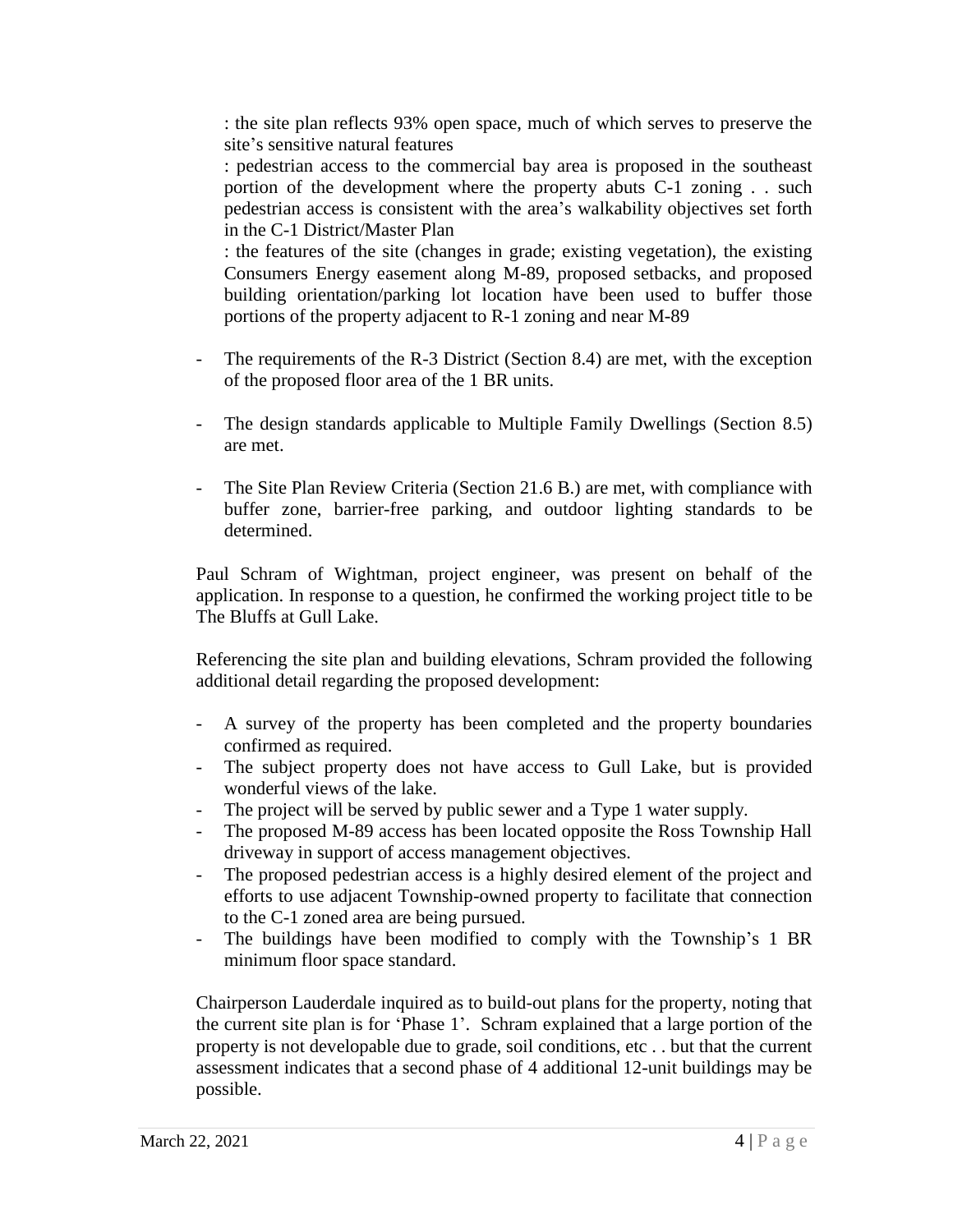Chairperson Lauderdale also requested clarification of the reference in the proposal to the use of 'municipal water' on the site. Schram stated that the current proposal is for a Type 1, State-regulated water supply, which is considered a 'municipal' water supply. He noted that it is likely that there will be a contractual arrangement with the GLSWA for the operation of the water supply.

Bekes requested additional information regarding the 'Township-owned property' referenced in the pedestrian access discussion. Schram identified the property of interest, noting its adjacency to the project site, and its potential as a location for the pedestrian access (pathway) connection to the bay commercial area.

Snyder commented that the proposed design elements of the project, namely its communal spaces and pedestrian connectivity, are great examples of 'placemaking' and can serve to attract the talent workforce demographics. She added that the overall design seems to take advantage of the assets of the property.

In response to a question from Gale, Schram confirmed the location of the 'well house', proposed to be located west of the parking lot and 'tucked back' into the area.

Moore noted support for the proposed M-89 access. He questioned the application of the Fire Department review comments. Harvey confirmed that the applicant will need to make site plan revisions required by the reviews of the Township Fire Department and Engineer.

Schram noted that he is comfortable in the ability to respond to the review comments of the Township Fire Department and Engineer given the design flexibility offered. He acknowledged that there are still design elements in play as they continue to work with MDOT, Consumers Energy, and GLSWA.

Markillie requested confirmation that the proposed project design will effectively direct storm water runoff away from D Avenue. Schram acknowledged that to be the intent of the design. Markillie also commented that he supports locating the pedestrian access closer to the C-1 area and suggested it could be included in a larger pathway network for the Gull Lake area.

Schram provided additional detail regarding the proposed water supply, explaining that an impact study (which will include monitoring wells) will occur to determine the impact of the draw on the acquifer. He also noted that the pedestrian pathway will likely be pervious, as desired. For clarification, he offered use details of the 'storage lot' (accessory vehicle storage for project residents only) and the small storage shed in the communal area (recreational equipment).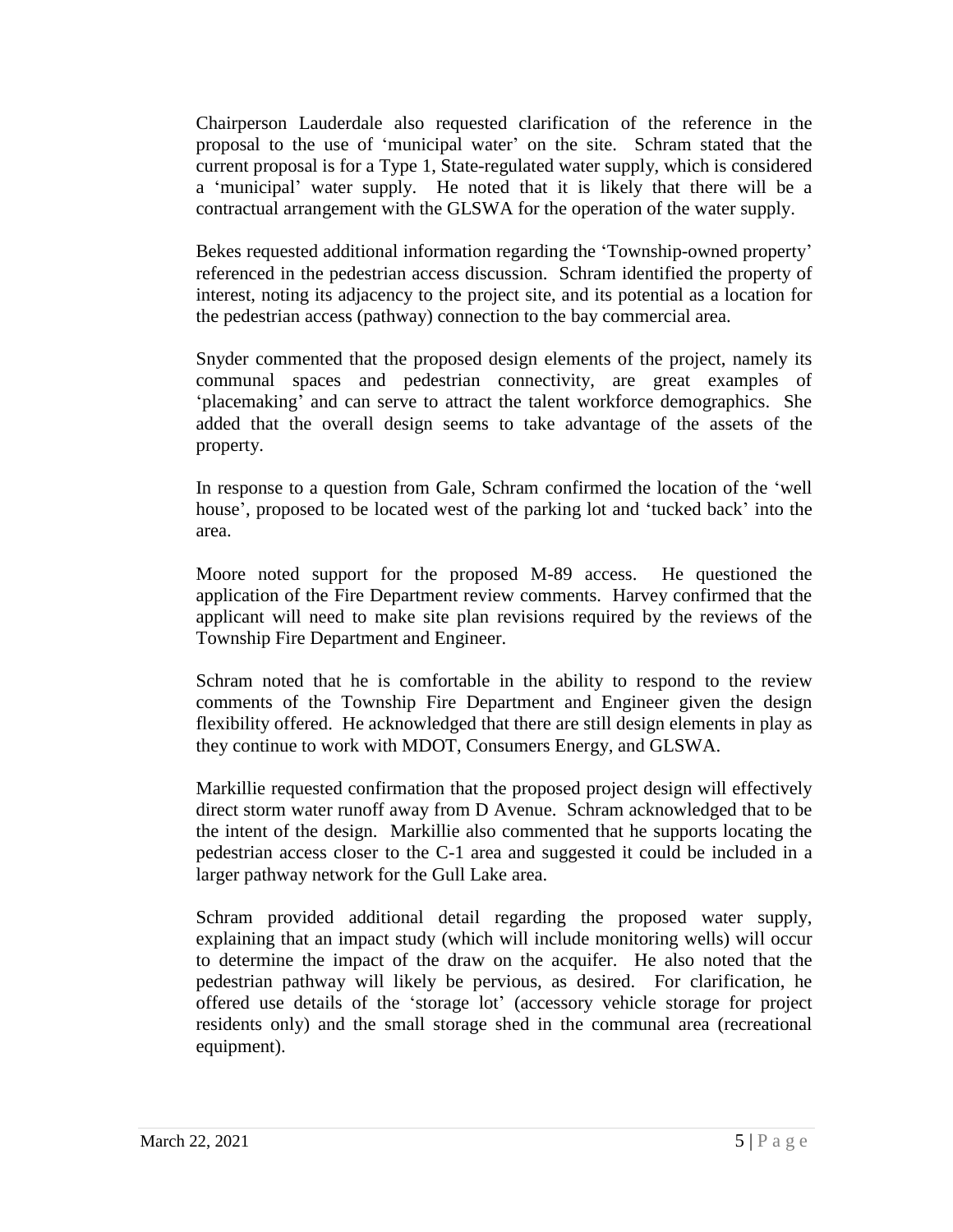Chairperson Lauderdale questioned how approved buffer zones would be protected during construction. Gale advised such would be achieved through AGS inspections.

With no further Planning Commission questions/comments, Chairperson Lauderdale moved to grant Site Plan Approval of Phase 1 of The Bluffs at Gull Lake on the subject property, based upon the review findings of Section  $8.4 - R - 3$ District; Section 8.5 – Multiple Family Dwellings; Section 21.4 – Site Plan Content; and, Section 21.6 – Site Plan Review Criteria, conditioned upon the following:

- 1. The site plan information required by Section 21.4 I. is waived per Section 21.4 T.
- 2. The floor area of the 1 BR units shall be increased to comply with the 750 sq ft minimum floor area/dwelling unit requirement.
- 3. The use of existing natural features/vegetation/grade to meet buffer zone requirements along the east property line is approved. Specifically:
	- o the proposed 30 ft wide buffer zone of existing woodlands and grade difference along a portion of the property's east border is approved as an Equivalent Buffer Zone to the Buffer Zone C Requirement; and
	- o the proposed 20 ft wide buffer zone of existing woodlands and grade difference along a portion of the property's east border is approved as an Equivalent Buffer Zone to the Buffer Zone B Requirement.
- 4. Five (5) barrier free parking spaces shall be provided.
- 5. The proposed sharp cut-off light fixtures are approved and the proposed light levels set forth in the lighting plan determined to be consistent with the lighting standards of Section 8.5 and the intent of the lighting standards of Section 18.3 C.1.
- 6. Approval shall be subject to Township Engineer review/approval.
- 7. Approval shall be subject to Township Fire Department review/approval.

Moore seconded the motion. The motion carried unanimously.

# UNFINISHED BUSINESS

1. Master Plan Update

Harvey reported that she recently received the Existing Land Use data/map from Kalamazoo County and is proceeding with incorporating the remaining edits into the final draft of the Plan for submission to the Township Board (and Planning Commission).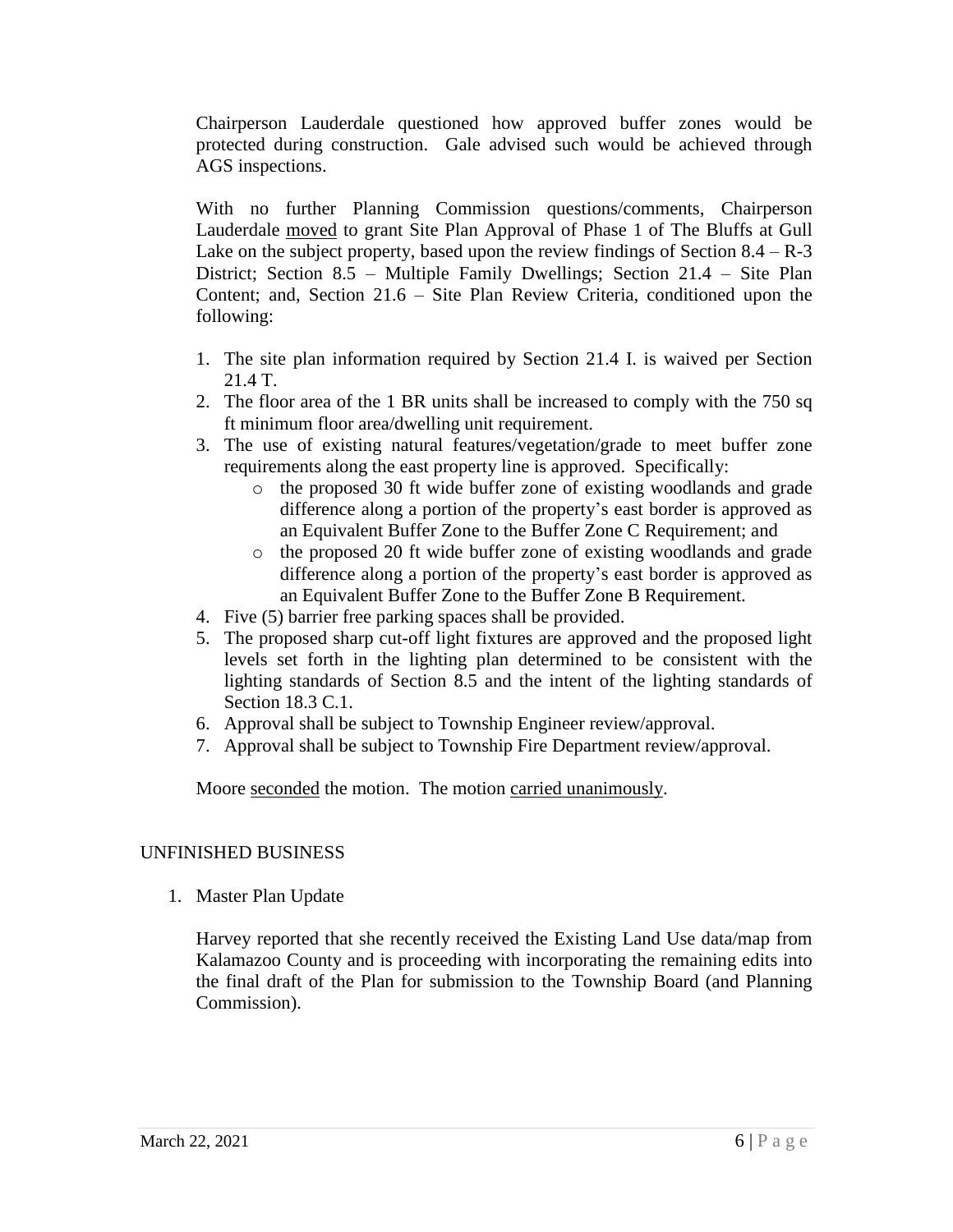### REPORT FROM TOWNSHIP BOARD

Bekes reported that the Township Board has completed work on the budget, with road improvement costs for the year budgeted at \$196,000. He reiterated the Board's recent discussion of the fencing/viewshed issue.

### REPORT FROM ZONING BOARD OF APPEALS

Chairperson Lauderdale reported that the ZBA met on March 3, 2021 and considered variance requests from applicable setback and lot coverage requirements for the replacement of a nonconforming dwelling on a nonconforming waterfront lot, noting the proposed setbacks were to be less nonconforming than the current setbacks. The variances were granted after findings of justification per Section 23.8.

### PUBLIC COMMENT

Chairperson Lauderdale reported that 17 letters/emails were received since March 19, 2021 regarding the issue of 'fencing'. He advised that all letters have been provided to the Ross Township Office, Township Attorney, Township Planning Consultant, and all members of the Planning Commission.

Stephanie Walbridge thanked the Planning Commission and Chairperson Lauderdale for the leadership in pursuing the protection of lake views/sight lines/viewsheds in the Township. She stated that the related Ordinance provisions are long-standing and only require enforcement . . but added that she supports a review of Section 17.3.

Tim Walters stated that Kalamazoo County GIS indicates approximately 5 acres of wetlands are present on the property just approved for multiple family development. He questioned if the approved plans would adequately protect the wetlands.

Bill and Carol Ticknor thanked the Planning Commission for its work on the fence issue. They noted that Section 17.3 C. clearly speaks to horizontal viewsheds on waterfront properties, and that both Section 17.3 and the fence standards are upheld by the Master Plan. They added that viewshed issues are pronounced on cove properties.

Bob Baker stated that lake views are important and require a joint effort by waterfront property owners. He noted the importance of Township protections and enforcement in addressing selfish acts by waterfront property owners.

Bill English noted his agreement, stating that 'lake life' occurs in close quarters and community ordinances and enforcement are sometimes required.